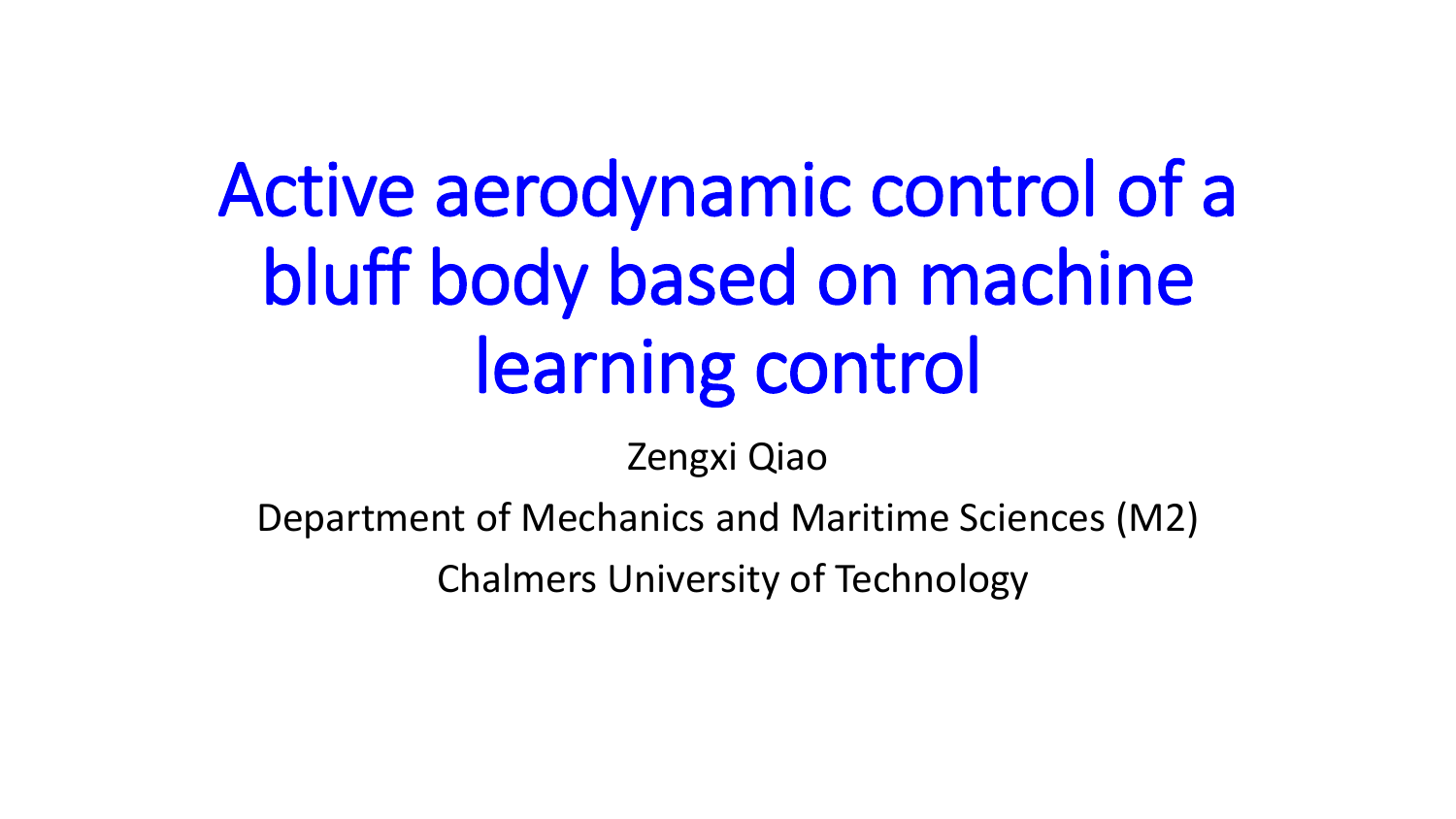# 1. Background



Fig. 1. Main sources of aerodynamic drag for a truck (a). The A-pillar separation and the effect of the actuation (b).

E.g. Minelli et al.  $(2016, 2017, 2019)$  and Tokarev  $(2019)$  Drag force  $F_d$ Averaged  $F_s$  value is 0 N Side force  $F_{s,rms}$   $+$  32% - 17%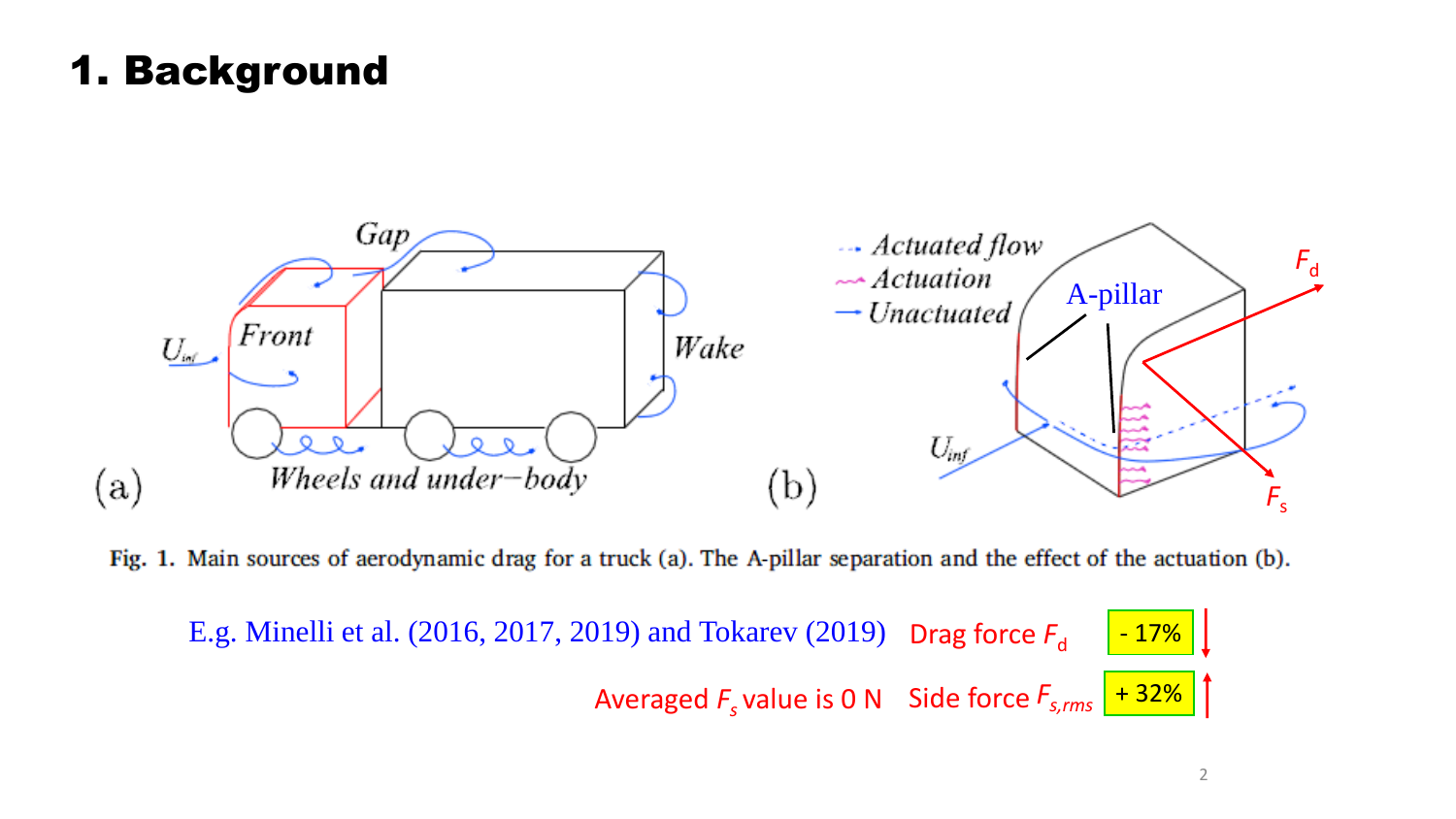# 1. Background

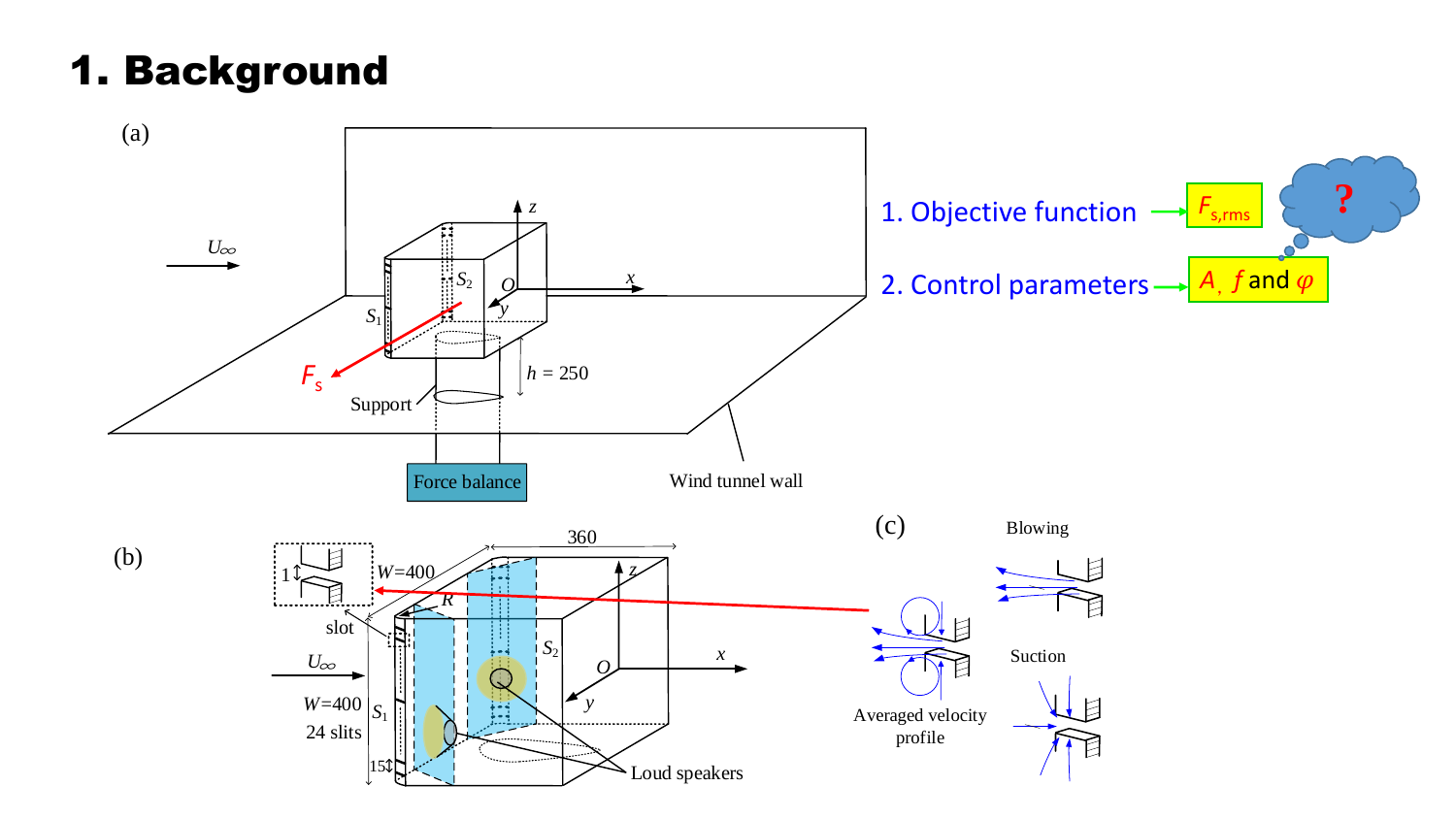## 2. Machine learning control (MLC)

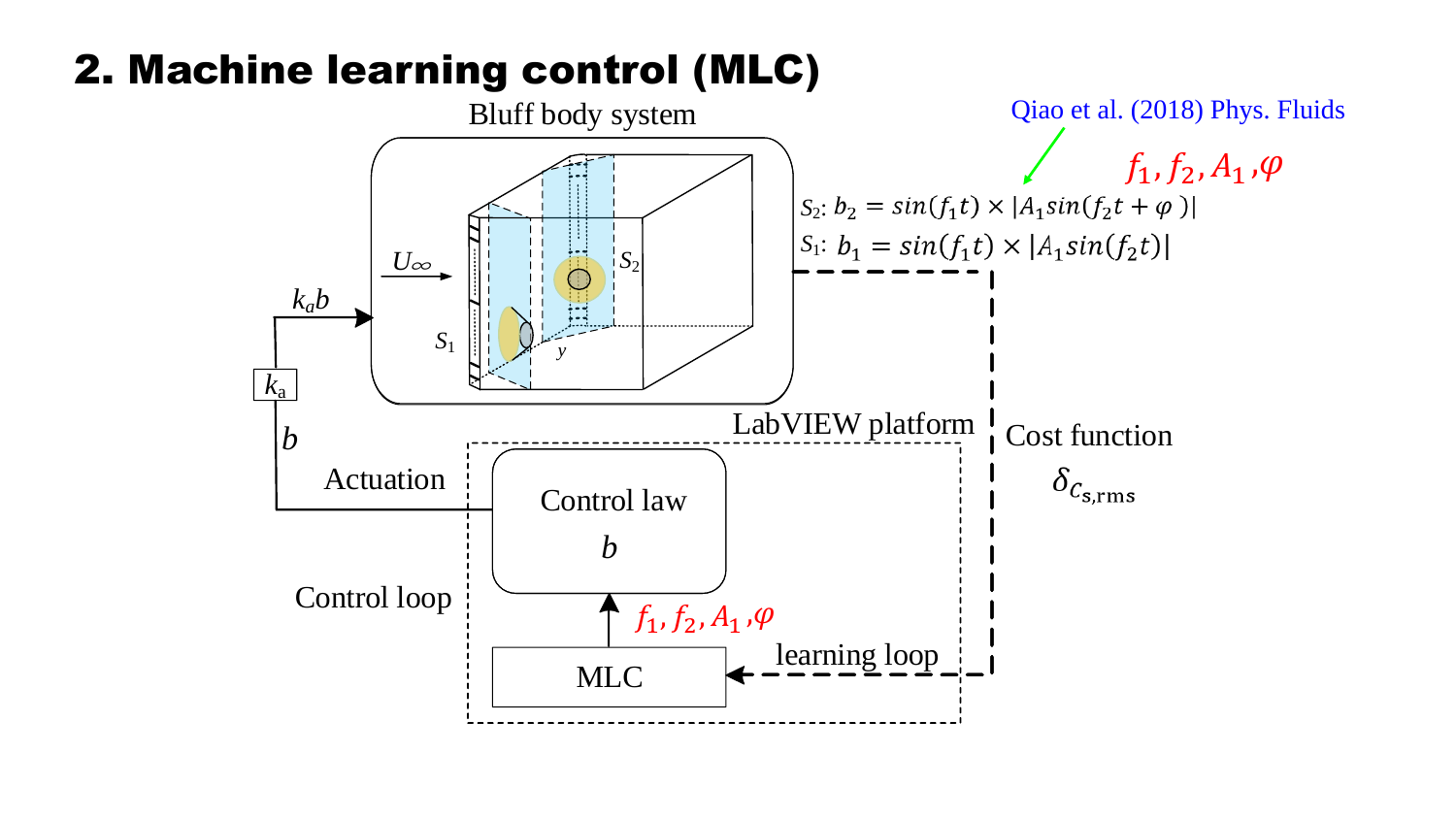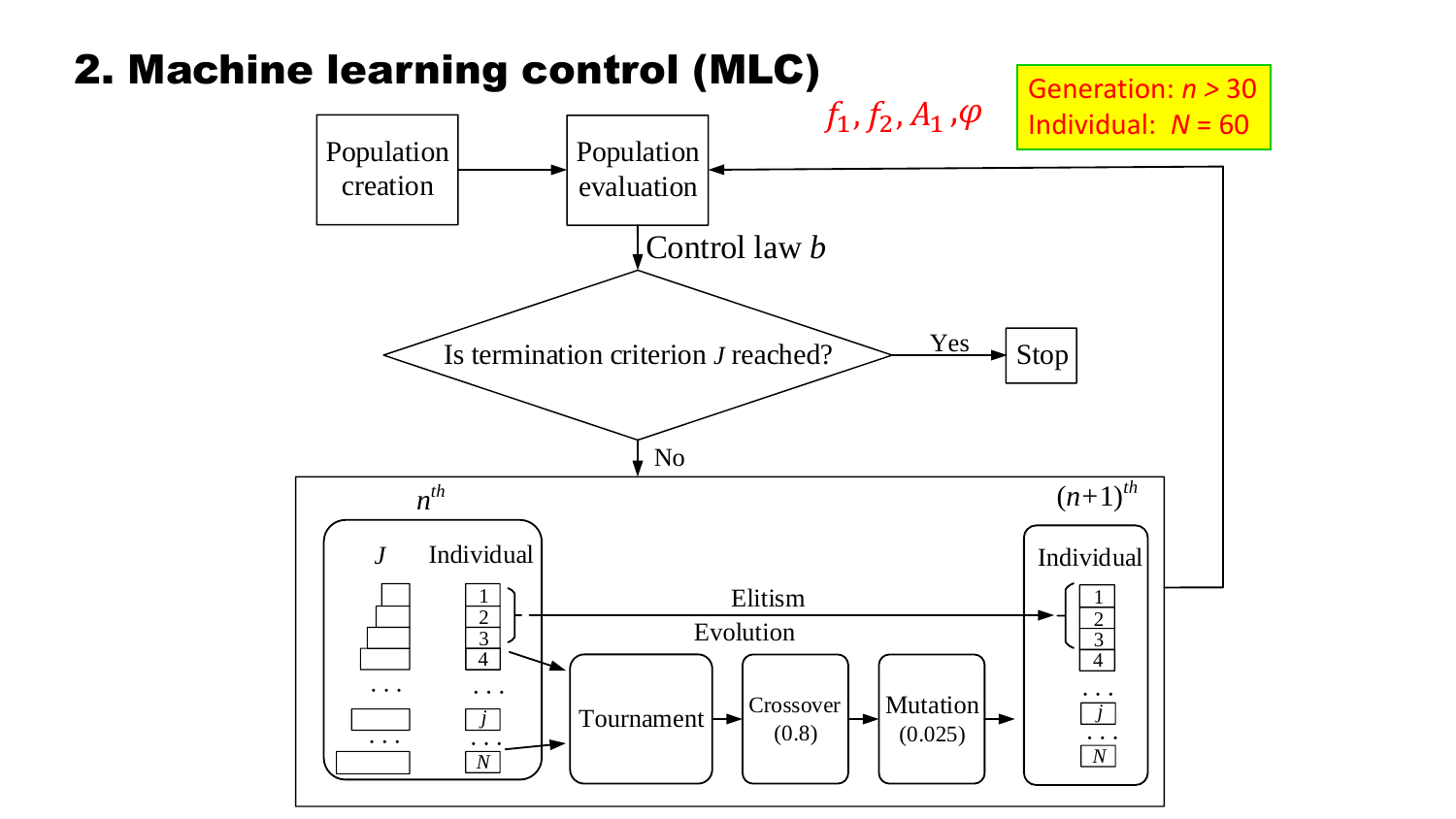### 3. Control Results

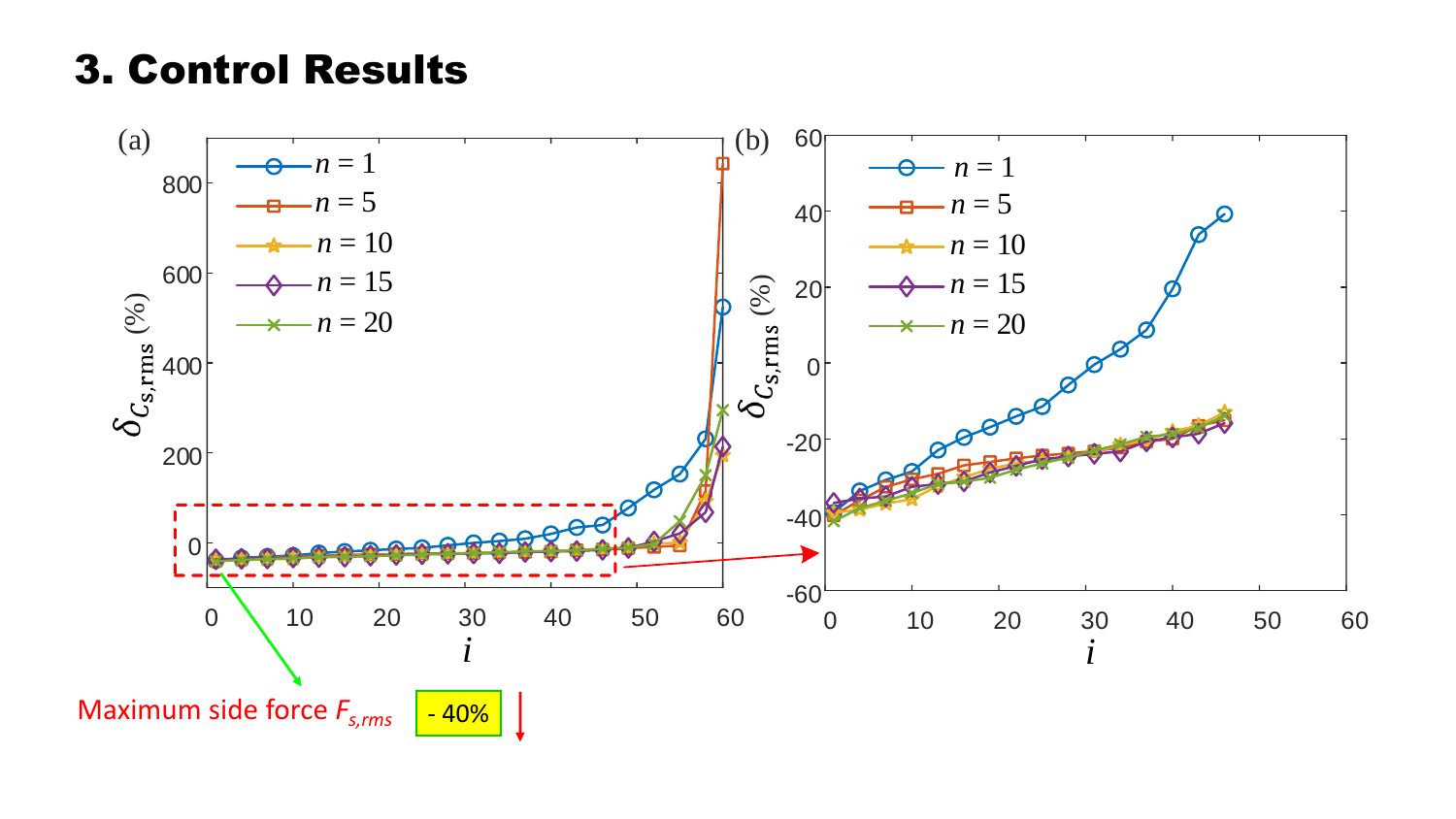#### 3. Control Results

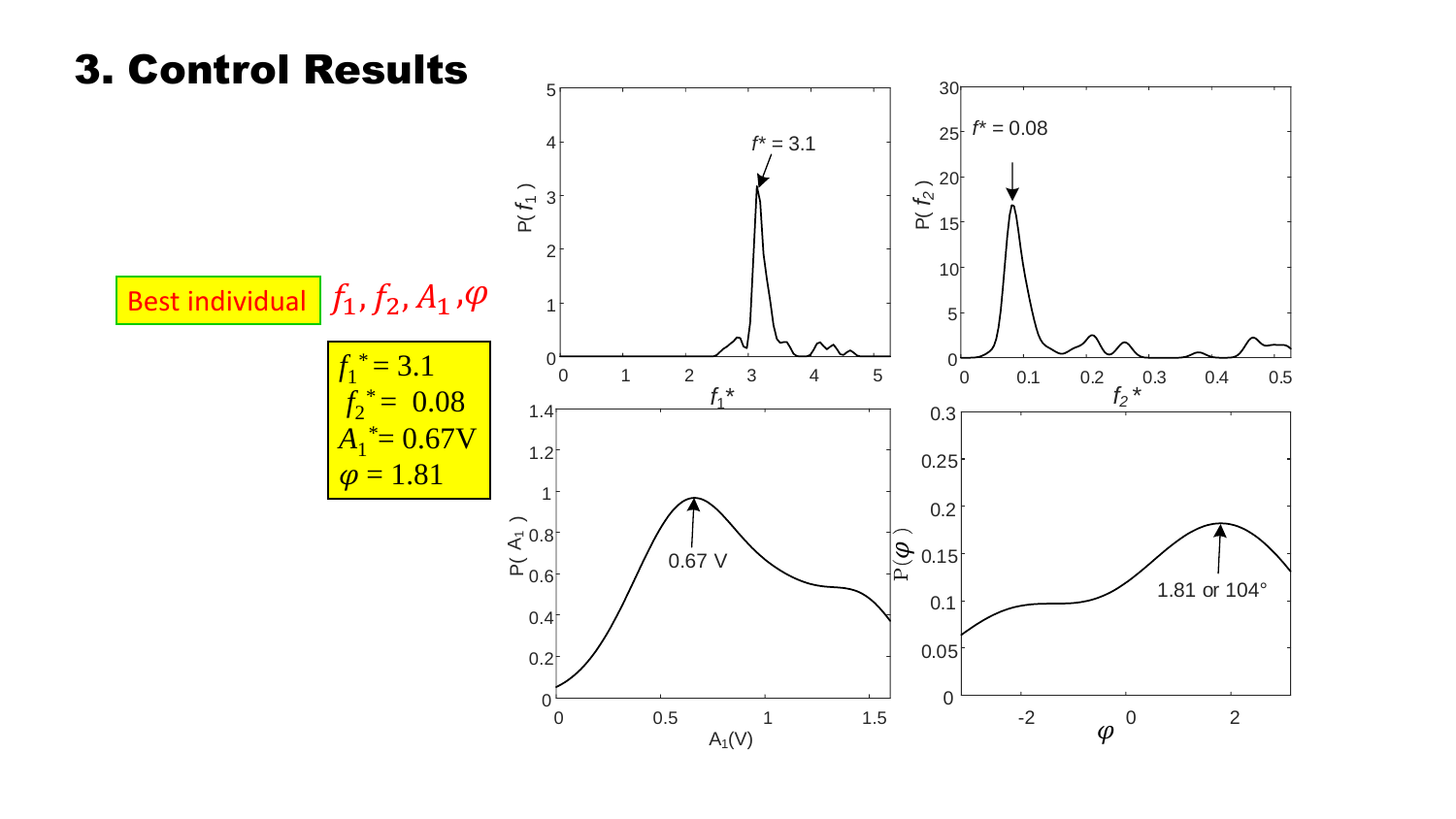### 3. Control Results

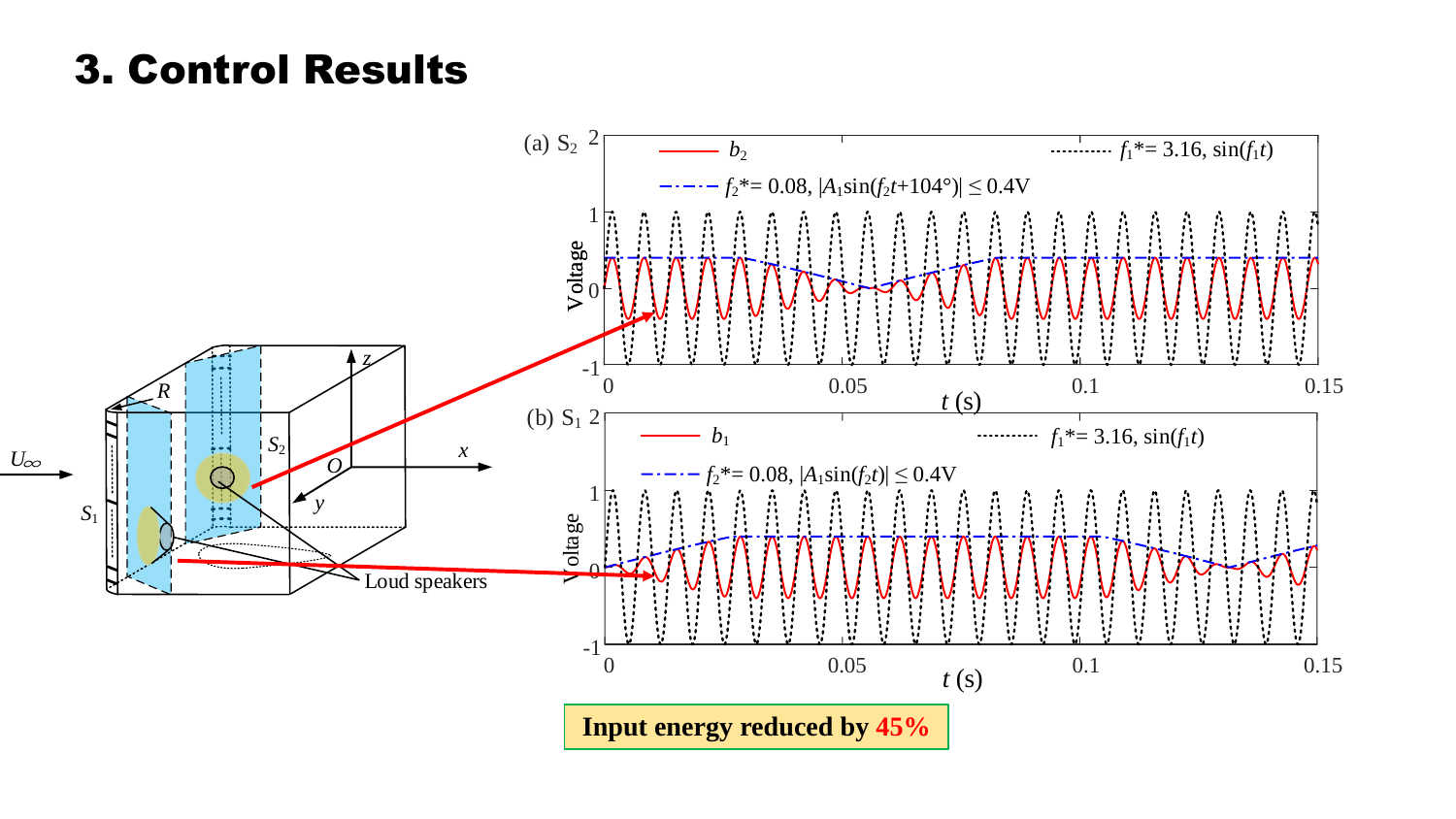### 4. Physical aspect

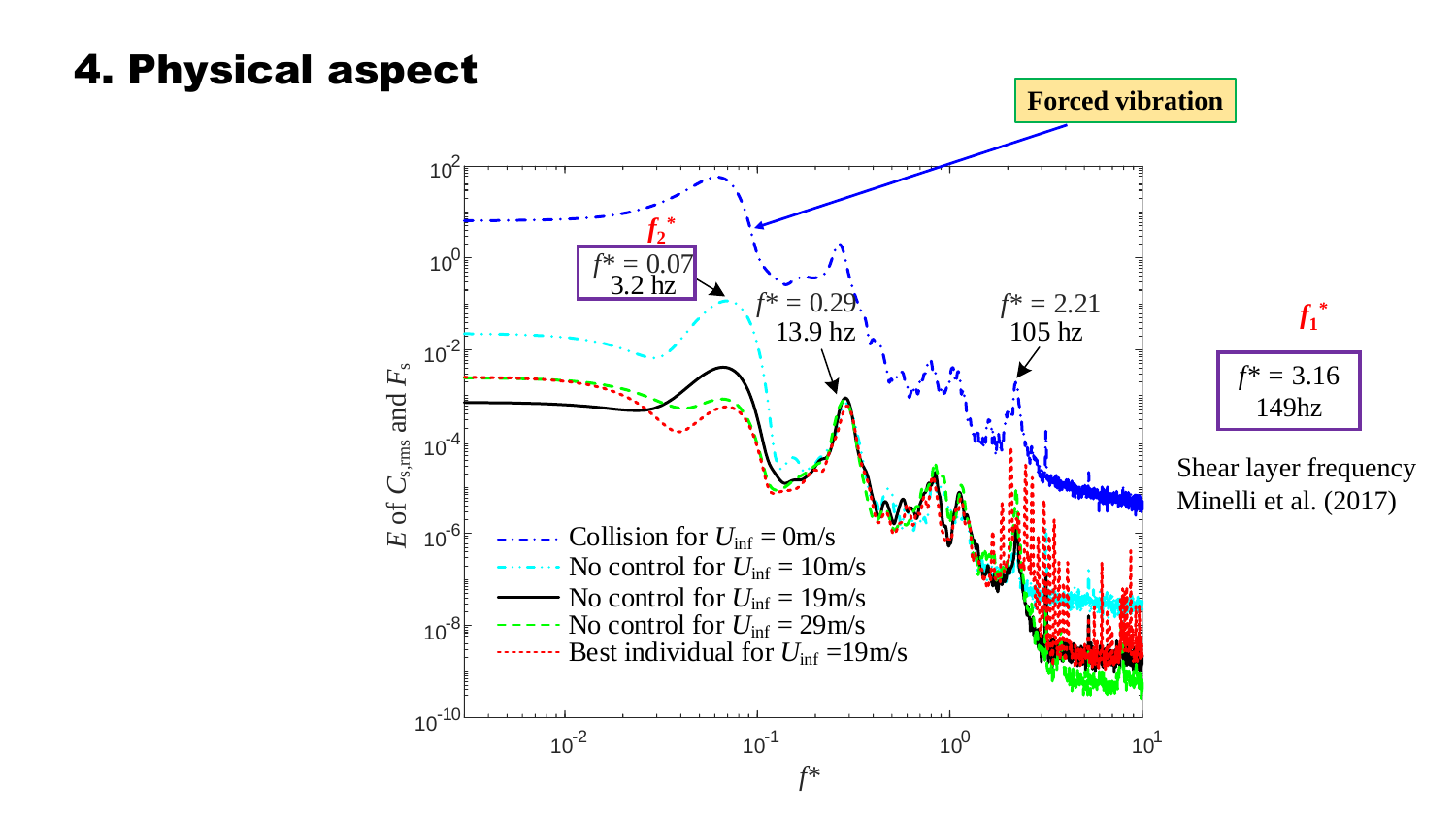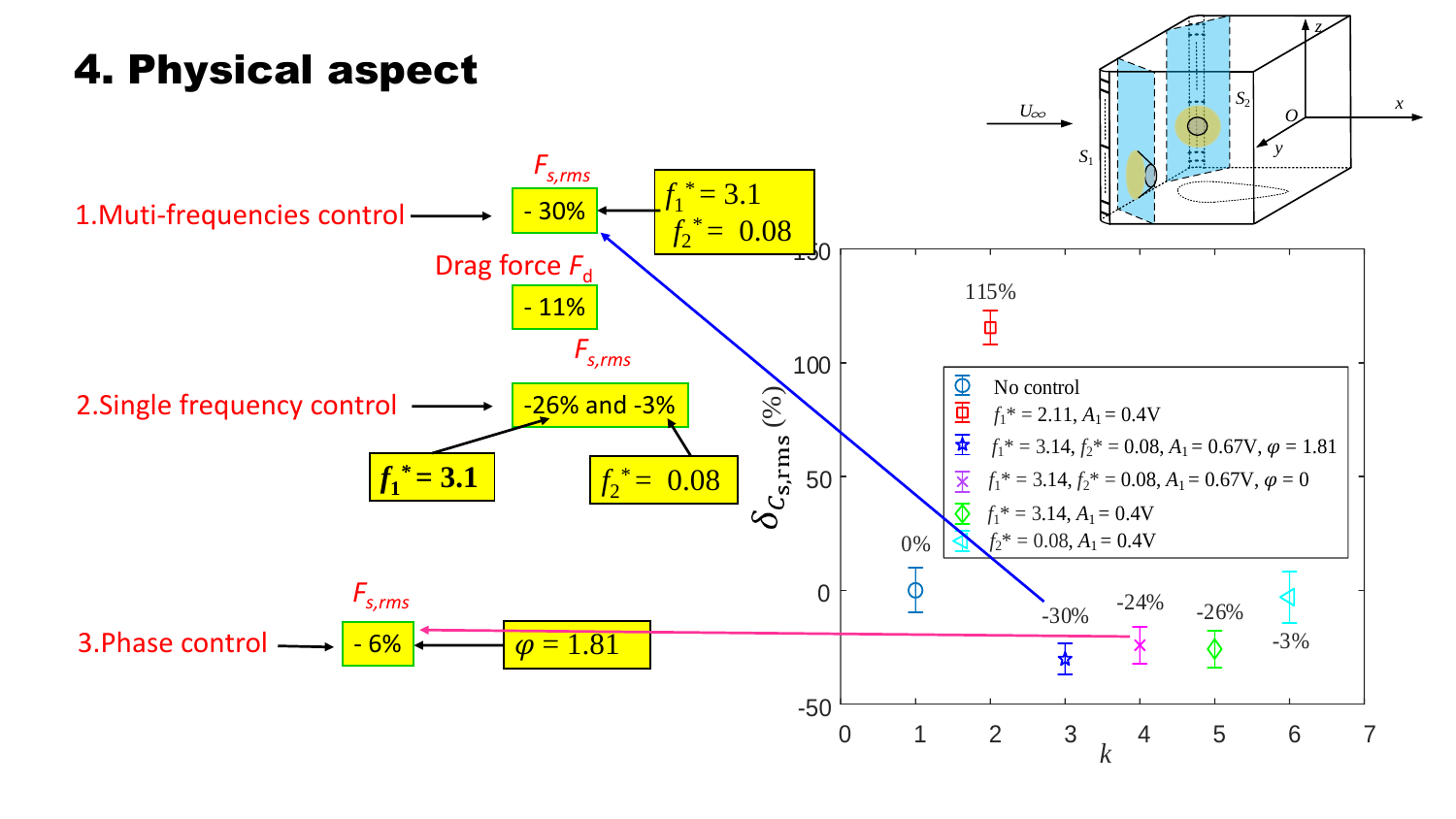4. Physical aspect

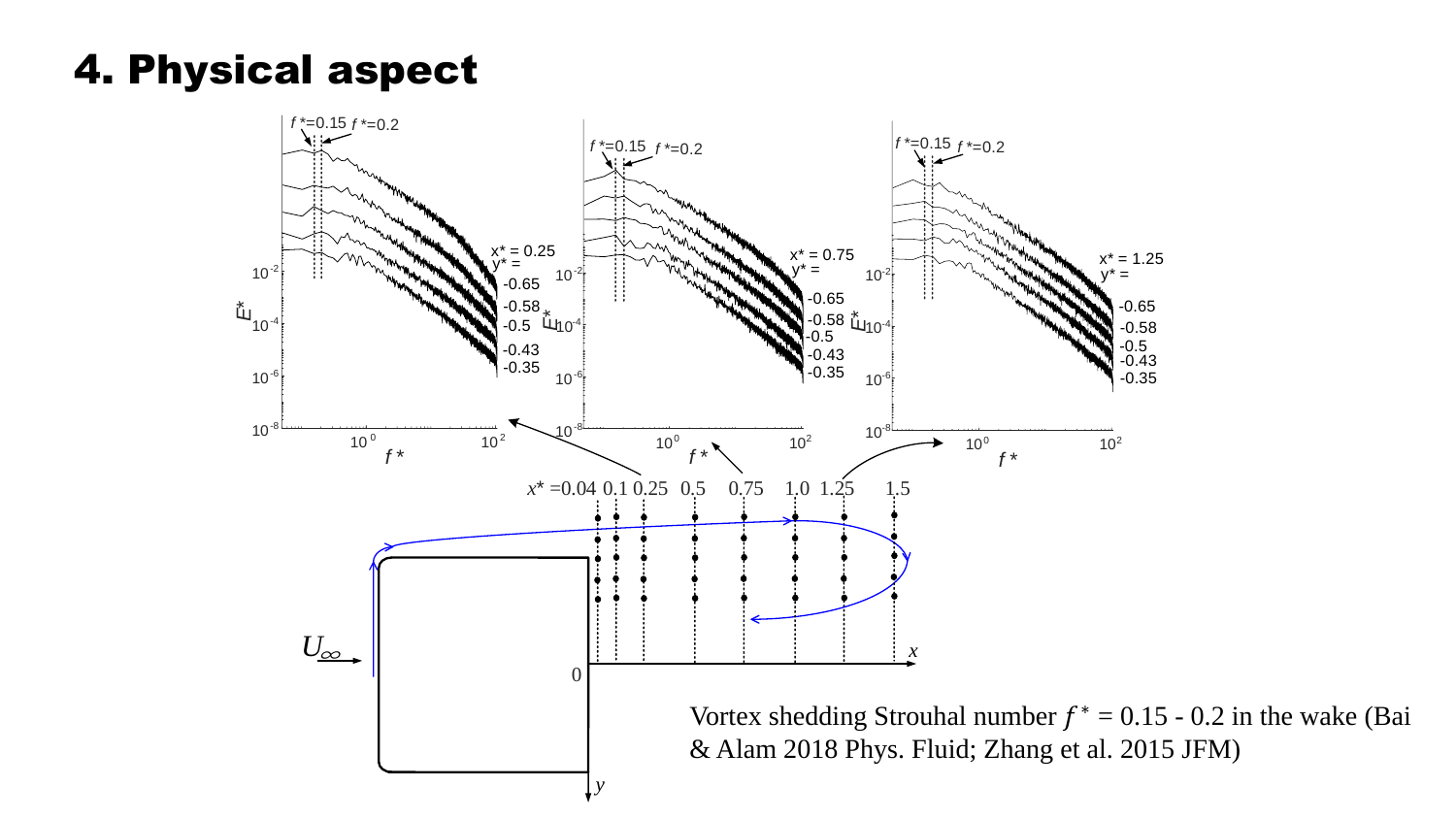# 4. Physical aspect





Spectral energies of the vortex shedding in the wake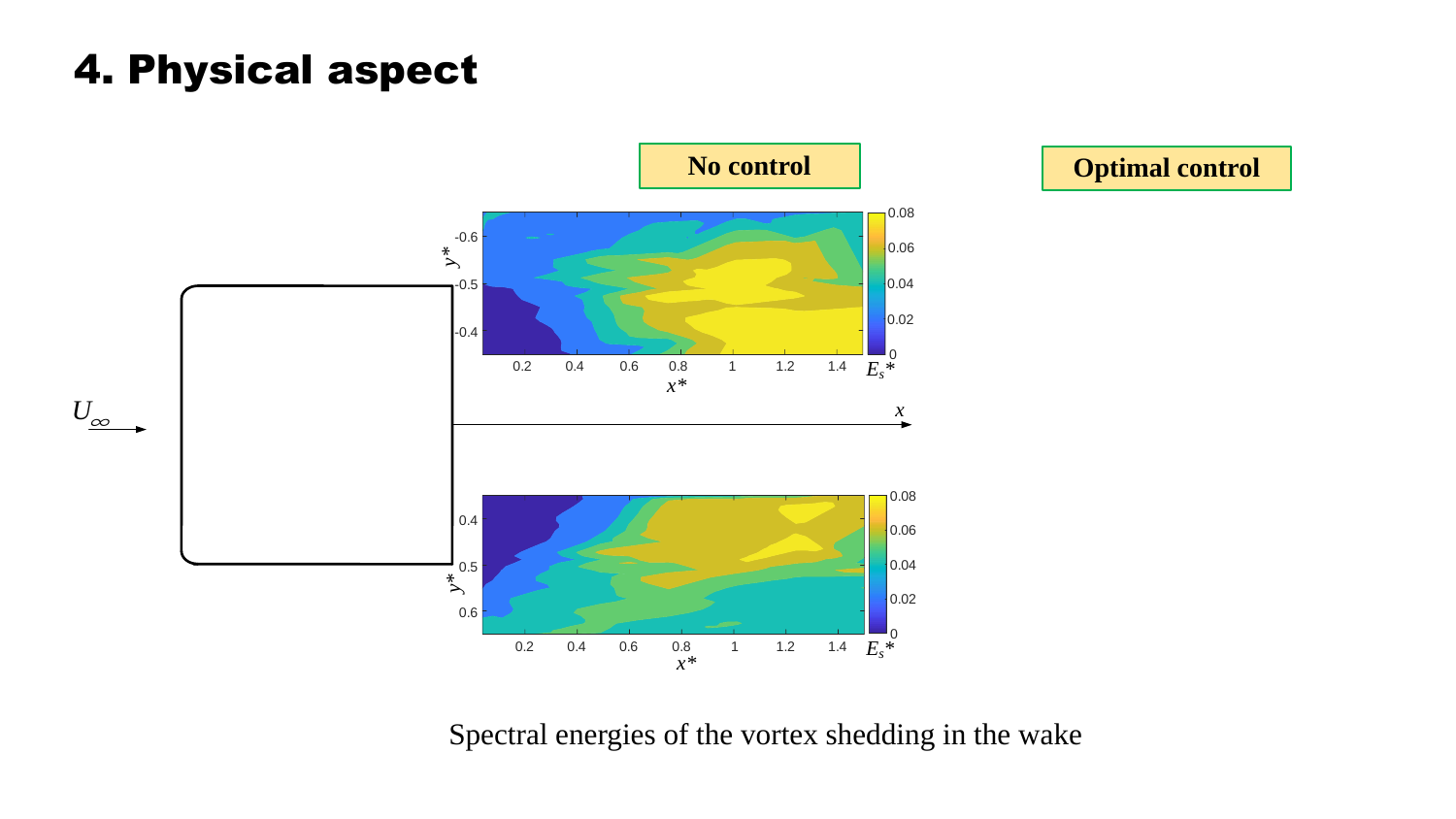# **Conclusion**



1 The MLC figure the optimal control parameters out for reducing  $F_{s,rms}$  as  $f_1^* = 3.1$ ,  $f_2^* = 0.08$ ,  $A_1$  =  $0.67V$  and  $\varphi = 1.81$  or  $104^\circ$  . The maximum reduction achieved is 30%, larger than 26% attained from the reference single frequency control. Furthermore, the corresponding input energy are reduced by 45%.

2 The power spectra of the force balance indicate unequivocally that the MLC controller has exactly found one natural frequency of the mechanic system and one frequency of the shear layer, thus greatly suppressing the lateral vibration.

3 Under the optimal control, the vortex shedding has been shrunk substantially and reduced in its strength in the wake.